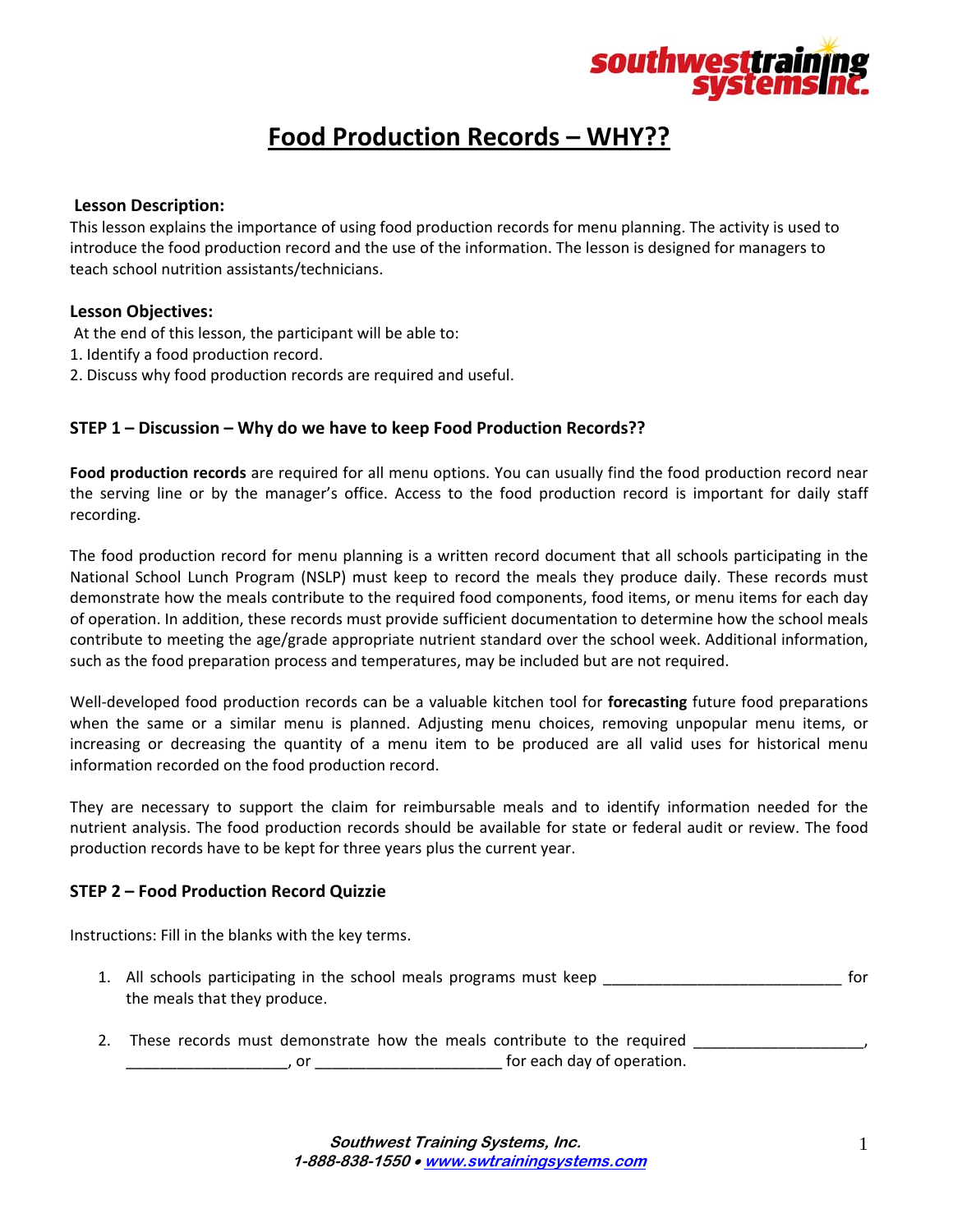

| 3. These records must provide sufficient<br>contribute to meeting the<br>school week.                                         | to determine how the school meals<br>over the |
|-------------------------------------------------------------------------------------------------------------------------------|-----------------------------------------------|
| The menu production record serves as a measured by the menu of the production record serves as a mean of the m<br>4.<br>tool. | and                                           |
| 5. The production record is based on<br>the Food Buying Guide.                                                                | the<br>. and                                  |
| <b>Key Terms:</b><br>Food production records<br>Food components, food items, menu items                                       |                                               |
| Documentation, age/grade appropriate nutrient standard                                                                        |                                               |

STEP 3 - Check Out a Food Production Record (Use the one below and compare to one of your own)

Planning, communicating, and forecasting Standardized recipes, product descriptions

| Food-Based Production Record                                                   | Menu                                                            |                                   |  |  |
|--------------------------------------------------------------------------------|-----------------------------------------------------------------|-----------------------------------|--|--|
| (Traditional or Enhanced)                                                      | Salisbury Steak & WW Roll<br>-or- Chicken Nuggets, BBQ Sauce    | 2 oz M/MA<br>1 serv G/B           |  |  |
| <b>Site</b> Summitville Elementary<br>Meal Date May 14                         | Baked Potato -or- Fresh Veggies<br><b>Lowfat Ranch Dressing</b> | 3/8 c VEG                         |  |  |
| *Portion Size: Must be same as planned. Use separate line if adjusted for age. | <b>Cherry Cobbler</b>                                           | $1/2$ c FRUIT<br>$1/2$ serv $G/B$ |  |  |
| **Amount of Food Used: Based on USDA Food Buying Guide or USDA recipe.         | Milk, Variety                                                   | 8 oz FL MK                        |  |  |

| <b>Food Item Used</b><br>and Form                                                                                                    | <b>Recipe or</b><br><b>Product</b><br>(name or #) | <b>Person</b><br>Responsible     | Grade<br>Group | <b>Portion</b><br>$Size*$<br>$(*/wt./qty.)$  | <b>Student</b><br>Projected<br><b>Servings</b> | <b>Total</b><br>Projected<br><b>Servings</b> | <b>Amount of</b><br>Food<br>$Use d**(lb. orqty.)$                      | <b>Student</b><br><b>Servings</b> | A La<br>Carte<br><b>Servings</b> | <b>Adult</b><br><b>Servings</b> | <b>Leftovers</b>                            |
|--------------------------------------------------------------------------------------------------------------------------------------|---------------------------------------------------|----------------------------------|----------------|----------------------------------------------|------------------------------------------------|----------------------------------------------|------------------------------------------------------------------------|-----------------------------------|----------------------------------|---------------------------------|---------------------------------------------|
|                                                                                                                                      |                                                   |                                  |                |                                              |                                                |                                              |                                                                        | Actual                            |                                  |                                 |                                             |
| <b>Meat/Meat Alternate</b><br>Salisbury Steak<br>Chicken Nuggets                                                                     | $D-23$<br><b>Brand X</b>                          | <b>Sue</b><br>Yolanda            | $K-6$          | 1 each<br>$5$ ea/4 oz                        | 200<br>300                                     | 220<br>305                                   | 220 serv<br>$76 - 1/4$ lb                                              | 195<br>290                        |                                  | 10<br>5                         | 15 serv<br>2.5 <sub>lb</sub>                |
| <b>Vegetable/Fruit</b><br>Baked potato, 5 oz, 1/25<br>Carrot sticks, pre-cut<br>Broccoli flowers, pre-cut<br>Tomatoes, cherry, fresh |                                                   | Akiko<br>Akiko<br>Akiko<br>Akiko |                | 1 each<br>1/8c<br>1/8c<br>1/8c               | 300<br>250<br>250<br>250                       | 300<br>250<br>250<br>250                     | 300 each<br>12.5 <sub>lb</sub><br>13 <sub>lb</sub><br>11 <sub>lb</sub> | 250<br>235<br>235<br>235          |                                  | 10<br>5<br>5<br>5               | 40 each<br>$1/2$ lb<br>$1/2$ lb<br>$1/2$ lb |
| <b>Cherry Cobbler</b>                                                                                                                | C6                                                | Akiko                            |                | 25 serv/pan<br>1 square                      | 500                                            | 500                                          | 20 pans                                                                | 485                               |                                  | 15                              |                                             |
| <b>Grains/Breads</b><br>Whole-Wheat Roll                                                                                             | <b>Brand X</b>                                    | Yolanda                          |                | 1 each                                       | 200                                            | 220                                          | 12 lb 6 oz                                                             | 195                               |                                  | 10                              | 15 each                                     |
| <b>Other: BBQ Sauce</b><br>Lowfat Ranch Dressing                                                                                     | <b>Brand Z</b><br><b>Brand Q</b>                  | Akiko<br>Akiko                   |                | portion<br>pack/1 ea<br>portion<br>pack/1 ea | 300<br>300                                     | 305<br>350                                   | 305 each<br>350 each                                                   | 290<br>300                        |                                  | 5<br>10                         | 10 each<br>40 each                          |

U. S. Department of Agriculture, Food Nutrition Service. (2008). A menu planner for healthy school meals ...to help you plan, prepare, serve, and market appealing meals (p.199). Retrieved September, 24, 2008, from http://www.fns.usda.gov/tn/Resources/menuplanner\_chapter7.pdf